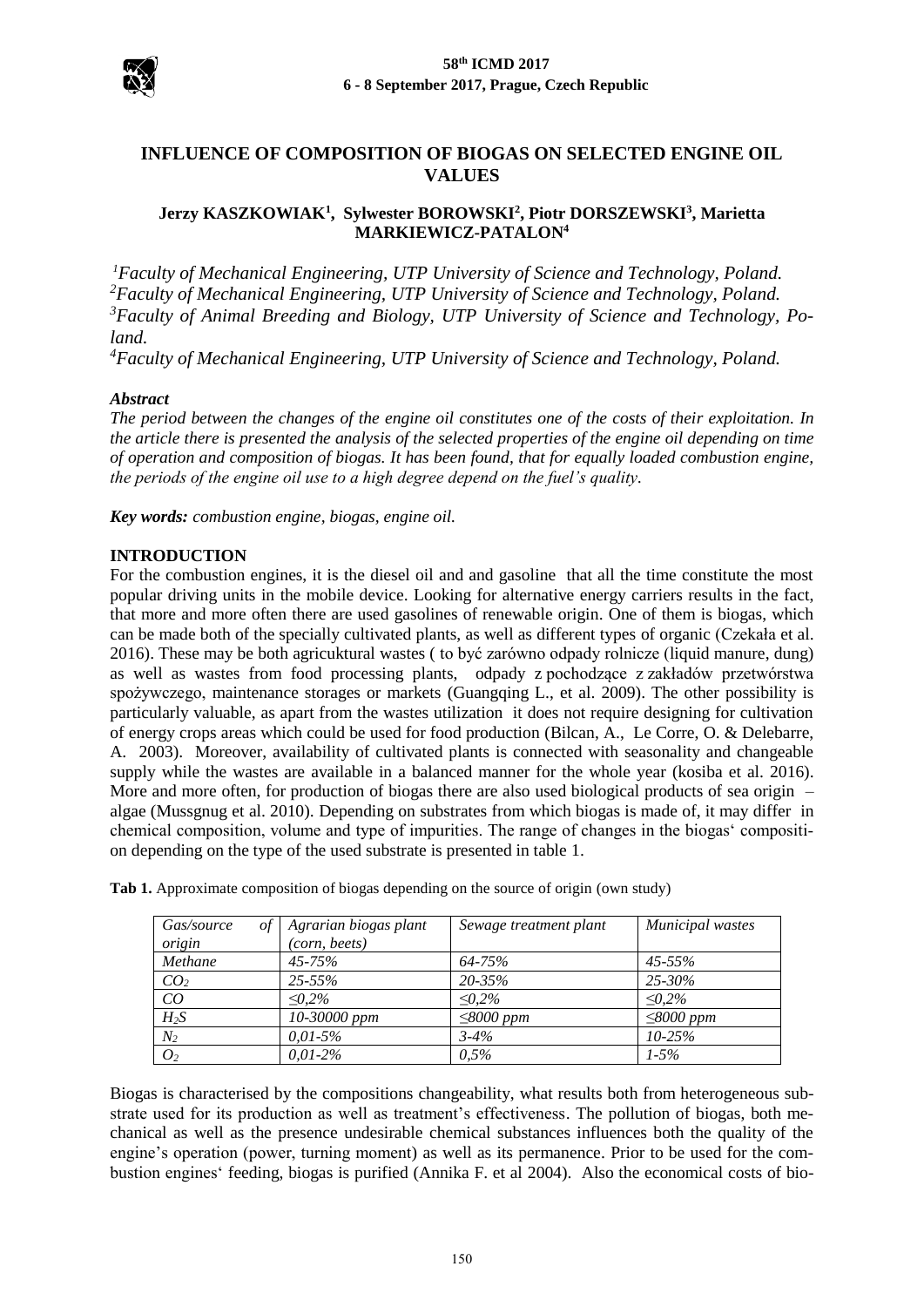

### **58th ICMD 2017 6 - 8 September 2017, Prague, Czech Republic**

gas generation are of an higher and higer importance. As a consequence, it influences costeffectiveness of the use of biogas as fuel (Zbytek Z. et al. 2016). In the entities generating biogas and using it for combustion engines' feeding, the engine oil is most often subject to constant control, and the decision on its replenishment or change is taken on the basis of the results of analyses and not the time of operation. In the conducted studies there were attempts to determine to what degree pollutions included in biogas impact its properties.

## **MATERIALS AND METHODS**

Four combustion engines with spark ignition, with pressure charging, of the power 380 kW each were tested. They propelled electric power generators of the power of 340 kW, loading of which changed to a very low degree  $(\pm 5\%)$ . The engines were in a very good technical condition. Prior to the tests, there were operated for not longer than 2 years. Before starting of the cycle of the tests, in all the engines the engine oil, air and oil filters were changed. The engine oil was controlled every 500 hours of operation. There were tested the folowing: viscosity of the oil (at  $100\degree C$ ), the acid value (TAN), the contents of silicon and iron in oik. Biogas with which the engines were supplied, was made of wastes from the municipal wastes treatment plant. Its composition was controlled with the biogas analyser BIOTEX MultiPoint. Biogas, prior to its supplying to the engine, was cleaned from both mechanical as well as chemical impurities. The tests were conducted up to 3000 hours of each engine's operation. The average composition of the gas obtained following its cleaning (mean values for the period of tests) is presented in the tabel 2. The composition of biogas supplying engines that were tested, had very good parameters, in particular high contents of methane and low contents of suplhur. For the purposes of the tests, the mean contents of the biogas componenets was calculated for each period (500 hours). Because of earlier experiments as well as available results of other authors' tests, particularly big attention was paid to the contents of the sulphur compounds in biogas (Anika et al. 2004). The composition of biogas for individual periods is presented in the table 3. In the course of the studies there occurred a short-term increase of the contents of hydrogen sulphide in biogas (in the period of 500-1000 hours of the conducted tests). Following completion of the period of tests, once again the engine oil was changed in all the engines.

| acs of the science compounds in progas in the period of the conducted tests |                     |                        |  |  |
|-----------------------------------------------------------------------------|---------------------|------------------------|--|--|
|                                                                             | Mean contents prior | Mean<br>contents       |  |  |
| Biogas component                                                            | to purification     | following purification |  |  |
| Methane                                                                     | 65,25%              | 65,25%                 |  |  |
| Hydrogen sulphide                                                           | 59 ppm              | 17 ppm                 |  |  |
| Carbon dioxide                                                              | 35%                 | 35%                    |  |  |
| Ammonia                                                                     | $0$ ppm             | $0$ ppm                |  |  |

|  | Tab. 2. Mean values of the selected compounds in biogas in the period of the conducted tests |
|--|----------------------------------------------------------------------------------------------|
|  |                                                                                              |

Tab.3. Mean contents of the selected compounds in biogas in individual periods of tests

| Biogas component | Methane $[%]$ | Hydrogen sulphide<br>[ppm] |
|------------------|---------------|----------------------------|
| $0-500$ hours    | 65,22         | $12.00^a$                  |
| 500-1000 hours   | 65,23         | $41,00^{b}$                |
| 1000-1500 hours  | 65,26         | $14.00^a$                  |
| 1500-2000 hours  | 65,27         | $11.00^a$                  |
| 2000-2500 hours  | 65,23         | $12.00^a$                  |
| 2500-3000 hours  | 65,28         | $11,00^a$                  |

The tested oil paramters and the contents of hydrogen sulphide in biogas were subject to the statistical analysis with the use of the Tukey's test at the significance level 0,05.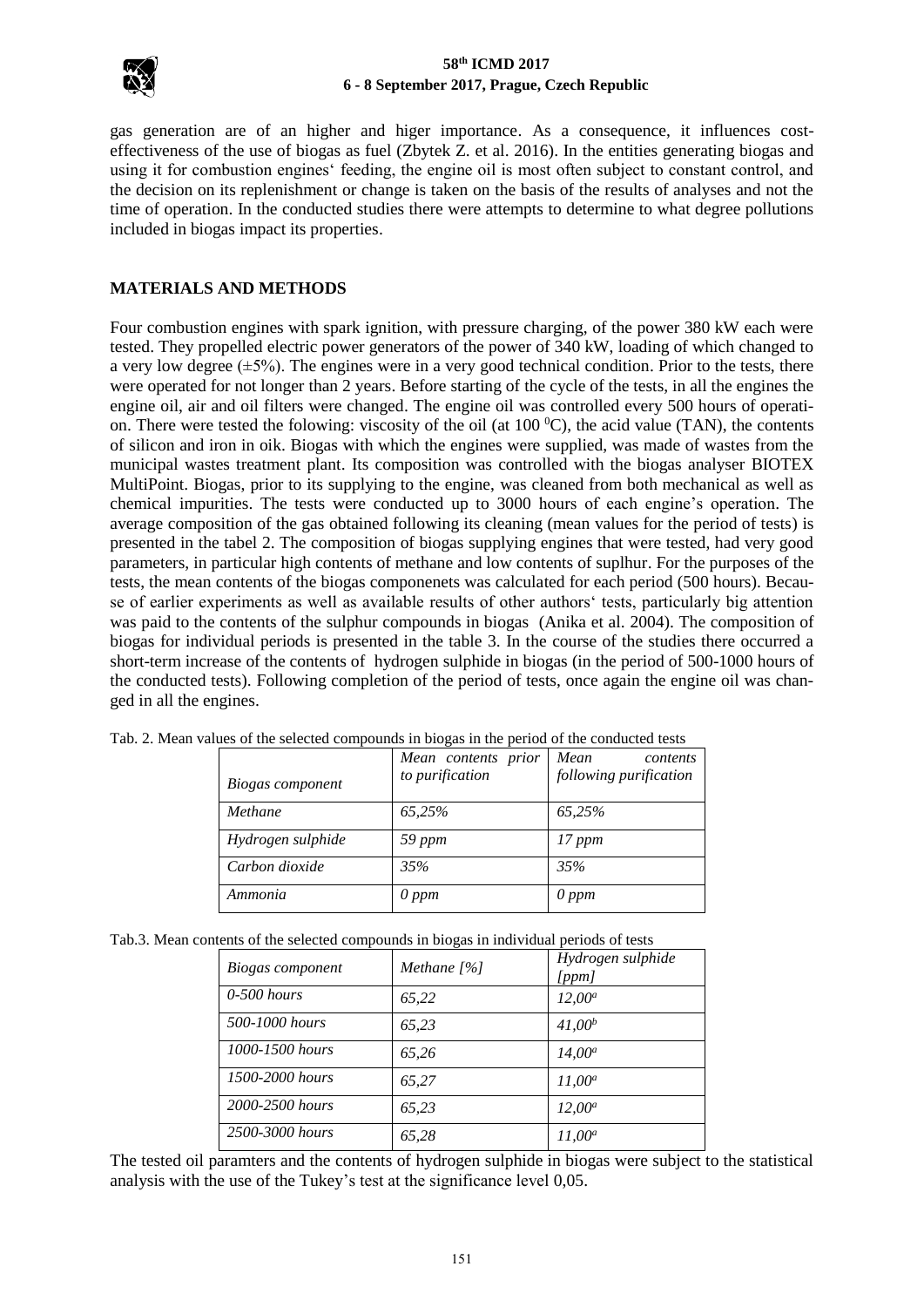

### **RESULTS AND DISCUSSION**

The mean results of the tested properties of oil obtained at the time of tests are presented in table 4.

Table 4. Mean results of oil tests

| Working    | Viscosity       | Acid number         | Content of silica | Contents of iron |
|------------|-----------------|---------------------|-------------------|------------------|
| time $[h]$ | $[cSt(100^0C)]$ | [ $mg KOH g^{-1}$ ] | [ppm]             | [ppm]            |
| $0 - 500$  | $14,33^a$       | $3.25^a$            | $64,50^a$         | $4.25^{b}$       |
| 500-1000   | $14.28^a$       | $3,26^a$            | $66,75^{\circ}$   | $4,80^{b}$       |
| 1000-1500  | $13.85^{b}$     | $2.45^a$            | $83.75^{b}$       | $5.50^{b}$       |
| 1500-2000  | $13,80^{b}$     | $2.10^{b}$          | $88,75^{b}$       | $3,50^a$         |
| 2000-2500  | $13.83^{b}$     | $2,06^b$            | $57,75^a$         | $3.00^a$         |
| 2500-3000  | $14.15^a$       | $2,16^{b}$          | $75,70^a$         | 6.25c            |

Viscosity, contents of silica and iron in oil did not exceed the admissible values. Only the acid number reached the values considered to be the border ones (Piec 2012). A slight drop in the oil's viscosity after 1000 working hours was observed. After the next 1500 hours of work, the increase of the viscosity values was observed. Viscosity prior to the period of lowering and after the repeated increase, had the values not essentially differing statistically. The drop in viscosity at the time of exploitation of engines powered with liquid fuels most often means diluting of oil as a result of unburnt oil's getting into oil. In case of engines powered with gas fuels, it most often proves chemical reactions taking place in oil and reducing its properties. The rise of viscosity most often proves of a considerable volume of pollutants and the gelation processes. The acid number at 1500 hours of work dropped to the level of 2,45 and was slightly dropping till the end of the research cycle. The values of the acid number for 4, 5 and 6 of the measurement, did not statistically differ and were at the same time statistically lower than for the measurements 1, 2 and 3. The drop of the acid number may in engines powered by the biogas be caused most of all with the increase of the sulpur contents in fuel. It may paradoxically result in the increase of the corrosion wear and tear. The measured contents of silica in the 3 and 4 measurement, had the value essentially statistically lower than for the measurement 1 and 2. The measurements 5 and 6 also had the value not differing statistically from the measurements 1 and 2. The increase of the contents of silica was most probably caused by the increased presence of sulphur in fuel and as a consequence – in oil. The increase of the contents of iron proves the progressing processes of wear and tear (Knopik et al. 2016).



Fig. 1 Diagram of changes of the selected features of oil and biogas